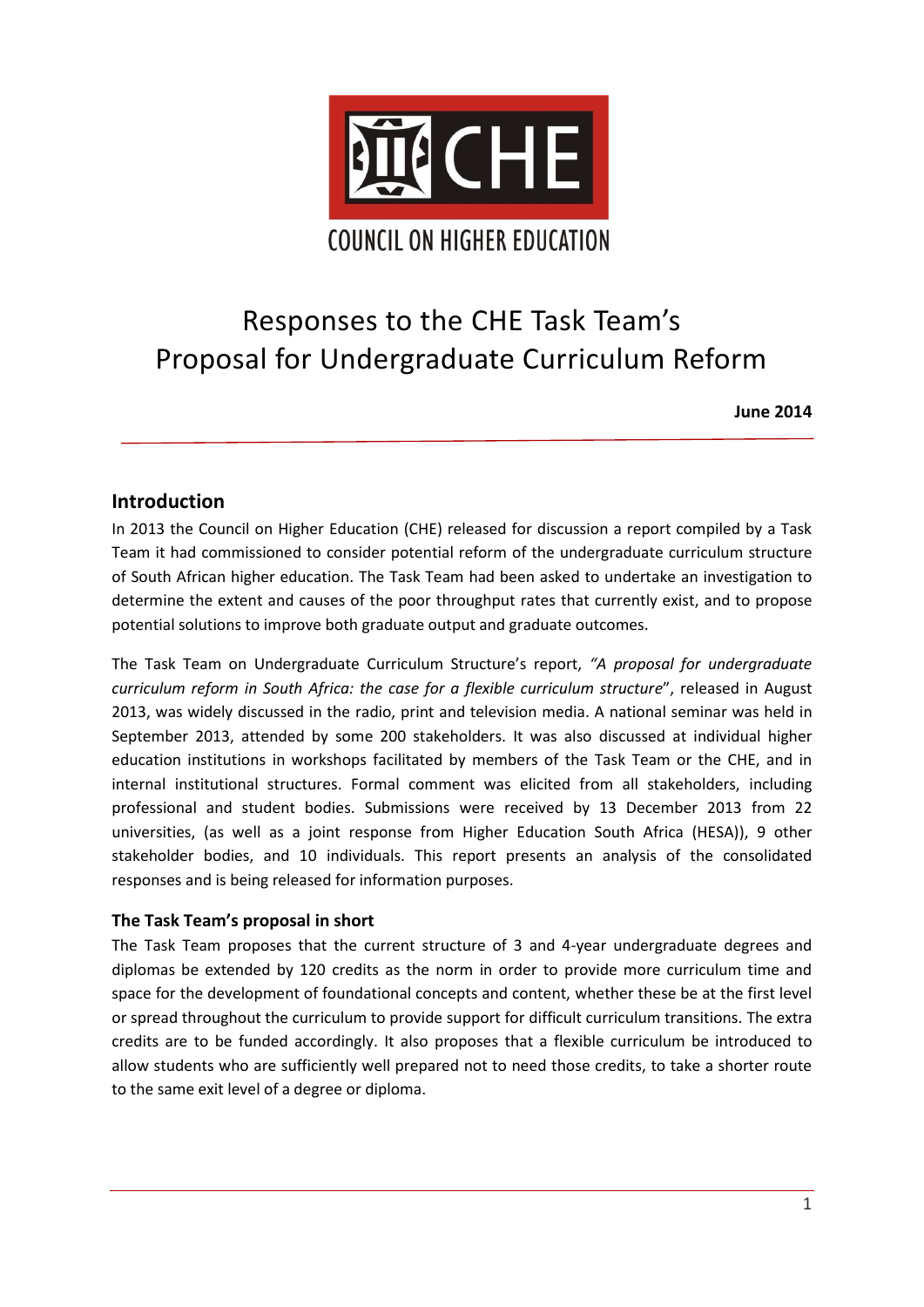The Task Team undertook empirical data analysis of the performance of the 2005 and 2006 cohorts of students, and found that:

- Only about a quarter of a cohort of students graduate in regulation time from three-year diplomas and three and four-year degrees (based on 2005/6 cohorts)
- Racial disparities are evident. For example, only 20% of African or Coloured students graduate from a 3-year degree in regulation time, while the figure for white students is 43%
- No group is performing well. More than a third of the best performing group, that is white students in contact universities, fail to graduate within five years.
- Attrition is very high at the end of the regulation time for all three qualification types, more students have been lost to failure and dropout than have graduated – more than twice as many in the case of African and diploma students. Of the overall 2006 undergraduate cohort, five years after entering a three-year programme, only 35% of the cohort had graduated (less than half of the contact students).
- Broad comparisons with cohorts of 2000 and 2005 indicate that the performance patterns are consistent and persistent.

Given the confirmation of the existence of unsustainably poor throughput rates, the Task Team then undertook a reflective analysis of interventions such as extended curriculum programmes introduced for a minority of students over the last few decades and their successes or failures in addressing the problem. This analysis informed its proposal that a systemic intervention in curriculum structure is a necessary (if not sufficient) condition for the improvement of throughput rates.

Central to the argument of the Task Team is that the majority of students who complete a qualification (and roughly half do not complete at all) currently take longer than the formal regulation time to do so. The implications of this are that many students are following curricula that have become distorted in that they are carrying courses from previous years in an unplanned manner, and this, in addition to current curricula being based on inaccurate assumptions about their preparedness, results in less than ideal conditions for the achievement of success. While the Task Team acknowledges that the reasons for less than adequate graduate output and outcomes are complex, multifaceted and diverse, and that not all of them are in the gift of the higher education sector to influence to any great extent, it concentrated on the essence of its brief by analysing those factors that do indeed lie within the control of higher education.

The Task Team argues that there exists an articulation gap between school and undergraduate study in higher education, which manifests itself in curricula based on inappropriate assumptions about students' prior knowledge and understanding, learning pathways that are inflexible and curricula that do not take account of students' preparedness to bridge the transitions between different phases of undergraduate study. The Task Team's report argues strongly that the parameters of the current undergraduate curriculum structure are not enabling the main goals of higher education to be fully achieved and that the current curriculum norms are not appropriate for contemporary South African conditions.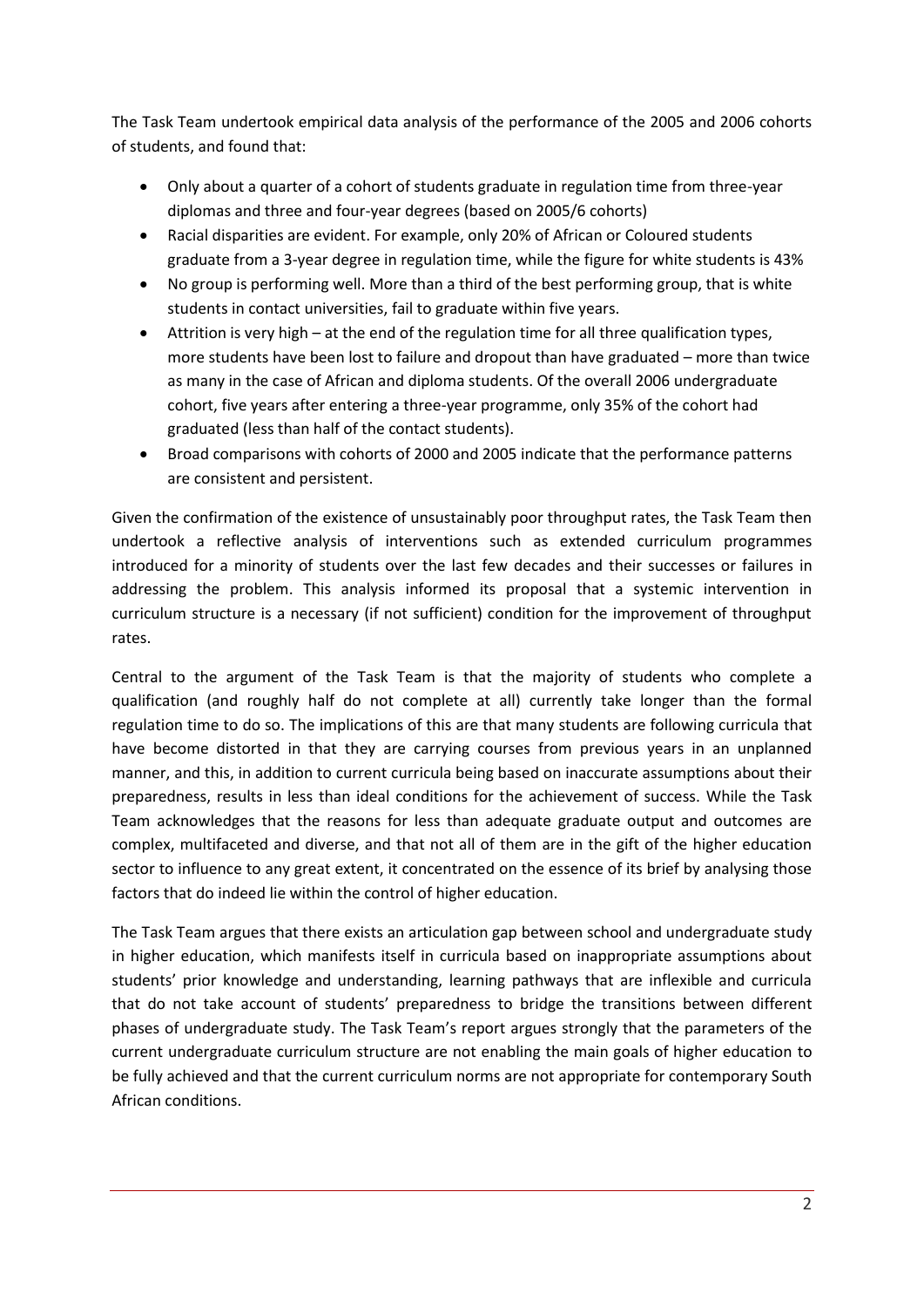Given an analysis that locates a major factor influencing poor graduate outputs and outcomes in systemic conditions, the proposal for improvement put forward is for a change in conditions at that level. The report puts forward a case that, with extra curriculum space in which to include educational interventions such as foundation level courses to increase students' preparedness to manage the academic work required to achieve the exit levels set for particular qualification types, or extra courses designed to assist with bridging difficult transitions that occur at different stages of undergraduate study, more students will have a fair chance of graduating than is currently the case. The report argues for a complete redesign of the main undergraduate qualification types to establish a new norm for formal completion of four years for undergraduate diplomas and degrees that currently are designed for a regulation completion time of three years, and five years for professional undergraduate degrees that are currently designed for four years' study. At the same time, the report recognises that levels of underpreparedness differ, and the proposal makes allowance for flexibility in curricula such that students who are well-enough prepared to complete in less than then new formal time, will have an opportunity to do so.

The Task Team's report includes five curriculum exemplars in different fields developed by groups of experts to examine the practicality of extending the curriculum and providing flexible curriculum pathways. Although each of the groups took different approaches to curriculum design, the exemplars illustrate how such a proposal might be realised in practice.

Lengthening the curriculum would have cost implications. In order to calculate the additional funding that would be required, the Task Team's report uses current cohort flows as a basis against which to model improved flows resulting from the introduction of the flexible structure, and to translate these into subsidy and other costs (including the NSFAS). The projections presented indicate that the flexible curriculum structure would produce 28% (about 15,000) more graduates than the status quo from the same intake cohort, at an additional subsidy cost of 16%. To produce the same increase in graduate output without changing the curriculum structure, based on current cohort flows, substantially larger student intakes and state subsidy would be needed. A realistic alternative scenario is projected to require 37% more entering students and more than double the additional subsidy needed than for the flexible structure. The Task Team thus argues that its proposal is educationally sound, practically feasible, and financially more efficient than the current scenario in the long term.

The CHE Task Team's proposal is arguing for the application of interventions that have hitherto been available and funded only for a minority (maximum 15%) of students to become the norm for the majority that needs them. In essence, it is arguing for 120 extra funded credits for the vast majority of students. In modelling what an extended curriculum would cost in subsidy terms overall, it took the system as a whole as its unit of analysis, and included all fields covered in the major undergraduate qualification types. The financial analysis shows what the maximum possible costs would be if all qualifications were extended at one time. Implementation is, however, a different matter. Here the Task Team proposes only that an extended curriculum structure should be adopted by all institutions to avoid potential institutional competition and further inequities arising between institutions, and that a national structure be established to plan, assist and direct appropriate funding to the implementation process. The Task Team is ambitious in envisaging that the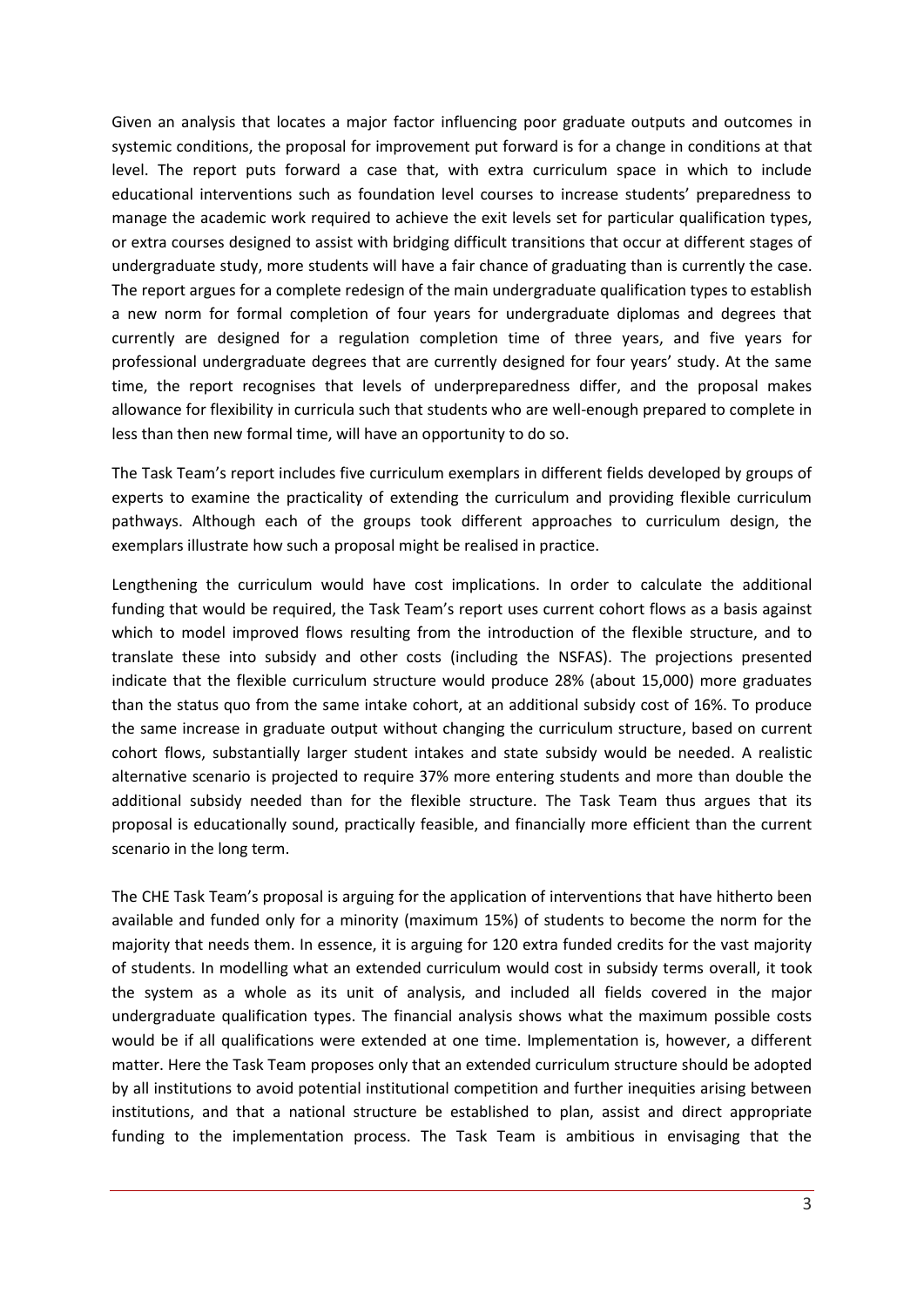implementation process would last about five years, and though it does not favour a phased-in implementation process, its recommendations are sufficiently broad not to preclude sector-wide adoption of the proposals in successive programme areas. In other words, the Task Team is strong on suggesting that all institutions adopt the extended curriculum, but not necessarily that implementation would apply to all programmes at once, or even that all programmes need to be extended.

# **A. Responses from the higher education institutions**

# **The public universities**

## **1. Processes followed**

The responses from 22 public universities were, in most cases, compiled after an extensive internal consultation process, involving faculties, student bodies, committees, executive groups and teaching and learning specialists. As an example, one describes an extensive consultation process in which all staff and students were consulted, and the proposal was debated in the SRC, faculty and department structures, by the relevant Deans, and at a special university seminar, and through the submission of written reports to the executive. Another describes discussion at a number of university forums and workshops and in senior management groups.

Such responses were perhaps the most detailed and thorough, and were characterised by the presentation of a range of opinions and concerns, which added to their richness. Some others did not detail the process undergone to inform their institutional response and it was not clear therefore to what extent they reflected the diversity of opinion in their institutions rather than the author's individual opinion on the matter. As these were formal submissions, however, they were all regarded as institutional responses. In general, and taking into account that in a few cases, the institutional submissions reflected a diversity of opinions – positive and negative - the most common overall response (17) was "in-principle" support, with reservations. There were four institutions that did not support the Task Team's proposals, although in the case of two of the institutions, this was not clear-cut as their narratives suggested some qualification to their position.

The HESA submission which provides a sectoral response has a somewhat different reading of the institutional responses, stating that the proposal is not supported and that many counter proposals were presented. In our reading, however, there was an overall recognition of the problem of poor throughput rates and broad support for the proposal, albeit with a number of considered reservations and concerns expressed, which are discussed in this report. The discussion of particular issues, questions of clarity, reservations, suggestions, cautions and concerns should thus be read in the context of overall support in principle for the proposal by all but 4 of the institutions.

The HESA submission contextualises the institutional submissions, noting three factors that may have influenced their responses, and which complicate the presentation of a single sector view. These are: differentiation in terms of a typology; the average educational preparedness of the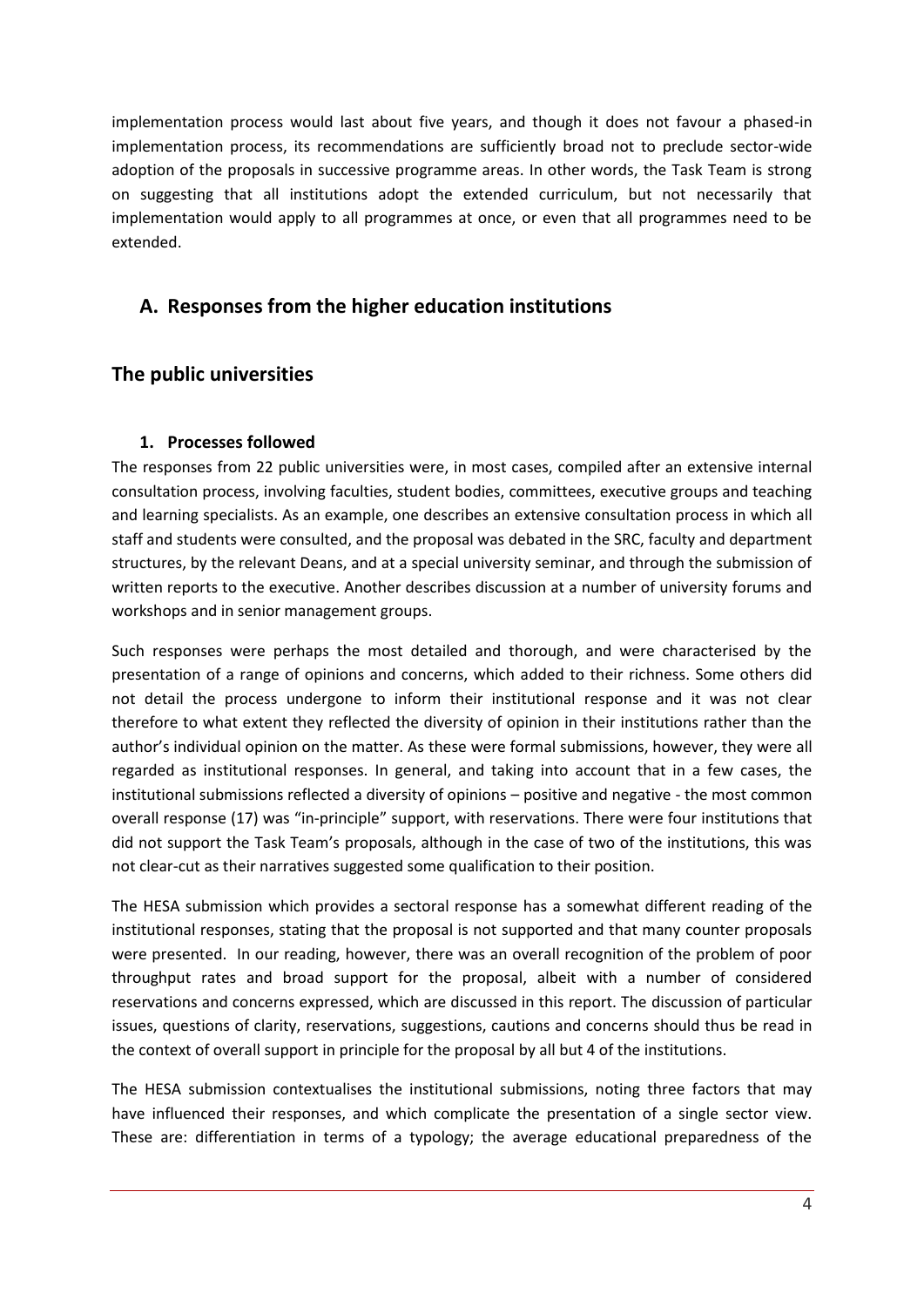student body; and differences in institutional resource bases. Certainly, in terms of the first, that is whether the institution is a "traditional university", "a university of technology" or a "comprehensive university" with different priorities and academic offerings, is to some extent discernible in the responses, though they are by no means clear-cut commonalities within the types. In this report the responses are not grouped according to type, but where there are commonalities these are pointed out. Similarly, in terms of the second, in which diversity applies to different extents of educational under-preparedness in the student body, and the third, that is, the differing resource bases of institutions, there was little consistency in responses from institutions with similar characteristics or circumstances, but where this does appear to be relevant it is alluded to in the text. All of these factors will, however, have had some influence on an institution's response.

#### **2. The problem acknowledged**

The public universities' responses displayed an almost universal acknowledgement of the problem of poor throughput rates in undergraduate education in South Africa, and endorsed the report's detailed findings in this regard. The Task Team's work was in general "welcomed" and "applauded", and praised for the rigour of the research undertaken to support its case. While there was agreement across the board that current national throughput rates are unacceptable, a few institutions indicated that this was not a problem at their institution as their throughput rates were better than the national average. This view, in two instances, resulted in the institution not supporting the Task Team's proposals. However, in contrast, one institution whose throughput rates are significantly better than the national average, argued that these were still unsatisfactory, and hence it expressed support for the proposal. It is worth noting that the institutional throughput rates for the 2006 cohort for three-years degrees after 6 years, just as one example, ranged from 35% to 67% - the best performer is thus still losing a third of a cohort.

A research-intensive university confirmed the problem in their throughput rates in general undergraduate degrees, but was less convinced that their professional four-year degrees exhibited the same level of poor throughput. Indeed, a number of institutions urged a distinction to be made between the three-year degrees and the four-year professional ones in any proposal that may be taken forward. Another research-intensive institution, that currently enjoys somewhat better throughput rates than the national average, recognised that its planned growth strategy would in all likelihood affect throughputs negatively and that it would thus also need an extended curriculum. One institution was hopeful that more recent cohorts, such as that of 2013, may perform better since a range of combined interventions to improve teaching and learning only took root post-2006 (the cohort under discussion in the report) – in essence, it believed that the problem may already have been alleviated, although it is too soon to tell.

Despite the variety of particular opinions noted here, it is nevertheless clear from the responses that there is a shared conviction that the current throughput rates can no longer be sustained. In summary, of the four responses that did NOT support the proposal, the overriding reason in each case respectively was that 1) while the higher education system exhibited a problem with respect to throughput rates, the institution in question reportedly did not and institutional variation across the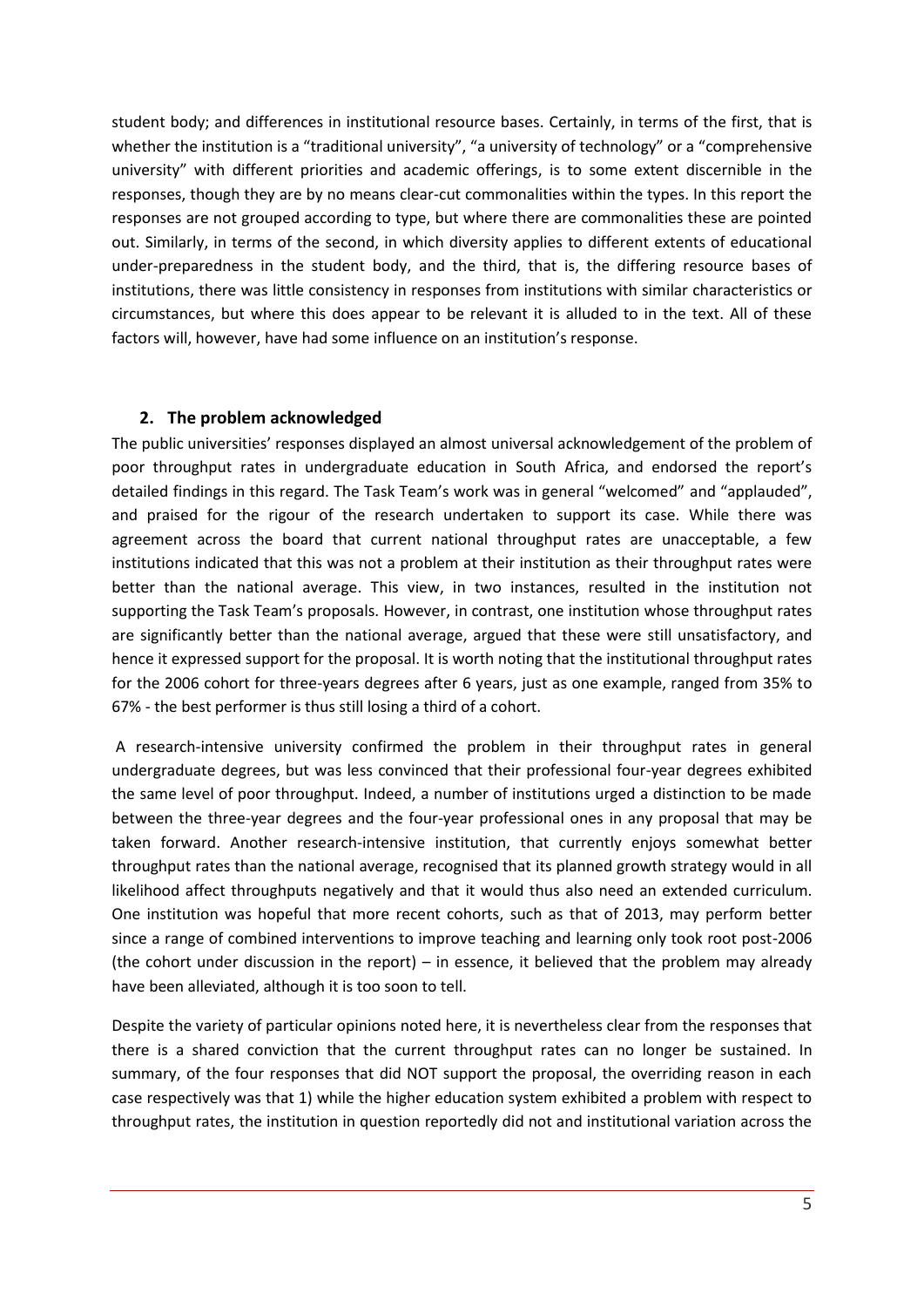system would be exacerbated by the implementation of the proposal; 2) that radical curriculum reform is not necessary and not an appropriate response to the problem as defined (though the principle of support for foundational provision spread across the degree was supported), 3) that the problem is better located and dealt with at school level and that 4) the particular model advocated, i.e. an extended curriculum, was not the most effective means of addressing the problem.

#### **3. Responsibility for the problem**

While the majority of the responses agree with the report's positing of an articulation gap between school and higher education as a structural contributing factor to poor throughput rates, some institutions are not convinced that the problem has been correctly analysed, or its contributory causes sufficiently investigated.

A number of responses locate the cause of the problem in a weak schooling sector and suggest that it is there that most effort needs to be made to address the gap. Some express a concern that if higher education takes on the burden of dealing with the issue, it is tacitly endorsing continued poor quality in other sectors, as in "what are we saying to the schooling sector? We shouldn't lower our expectations", or a worry that the "expectation of dysfunctional schools will become embedded". Other responses found that it is not appropriate to "envisage radical change at universities and no real change elsewhere, when it is the schools and colleges that need the greater degree of change", and that higher education has a moral responsibility to "send clear signals to the basic education sector that there is a limit to what can be achieved with significant numbers of grossly underprepared students…". Others pleaded for an integrated approach and a combined response from higher education and basic education. The implication of a few responses was thus that the responsibility to address the problem does not lie with higher education, though some supporters of the proposal nevertheless argued for engagement between the DHET and DBE about the transition from high school to university. There was also an argument for a major focus on maths education at school level, otherwise despite the reform, there would not be enough well-prepared students to achieve success in higher education. Others were more sanguine about higher education's responsibility in this regard. An institution in which there was reportedly widespread support for the proposal noted agreement among its members that higher education cannot wait for systemic problems at school level to be fixed"; another that the proposal as presented is "a necessary systemic response to a systemic problem – but also a feasible one", and another expressly agrees that higher education has a responsibility in this area. In general, despite the views expressed above, there was overall agreement that a problem exists, and that higher education needs to play a major role in its potential resolution.

#### **4. The nature of the problem**

While the majority of the responding institutions recognised in the Task Team's report a "brave" proposal that "deserves to be taken seriously", there was some concern expressed by a few that not all the possible contributing factors to poor throughput rates had been sufficiently taken into account in the proposal presented. The reading of the proposal in such views was that academic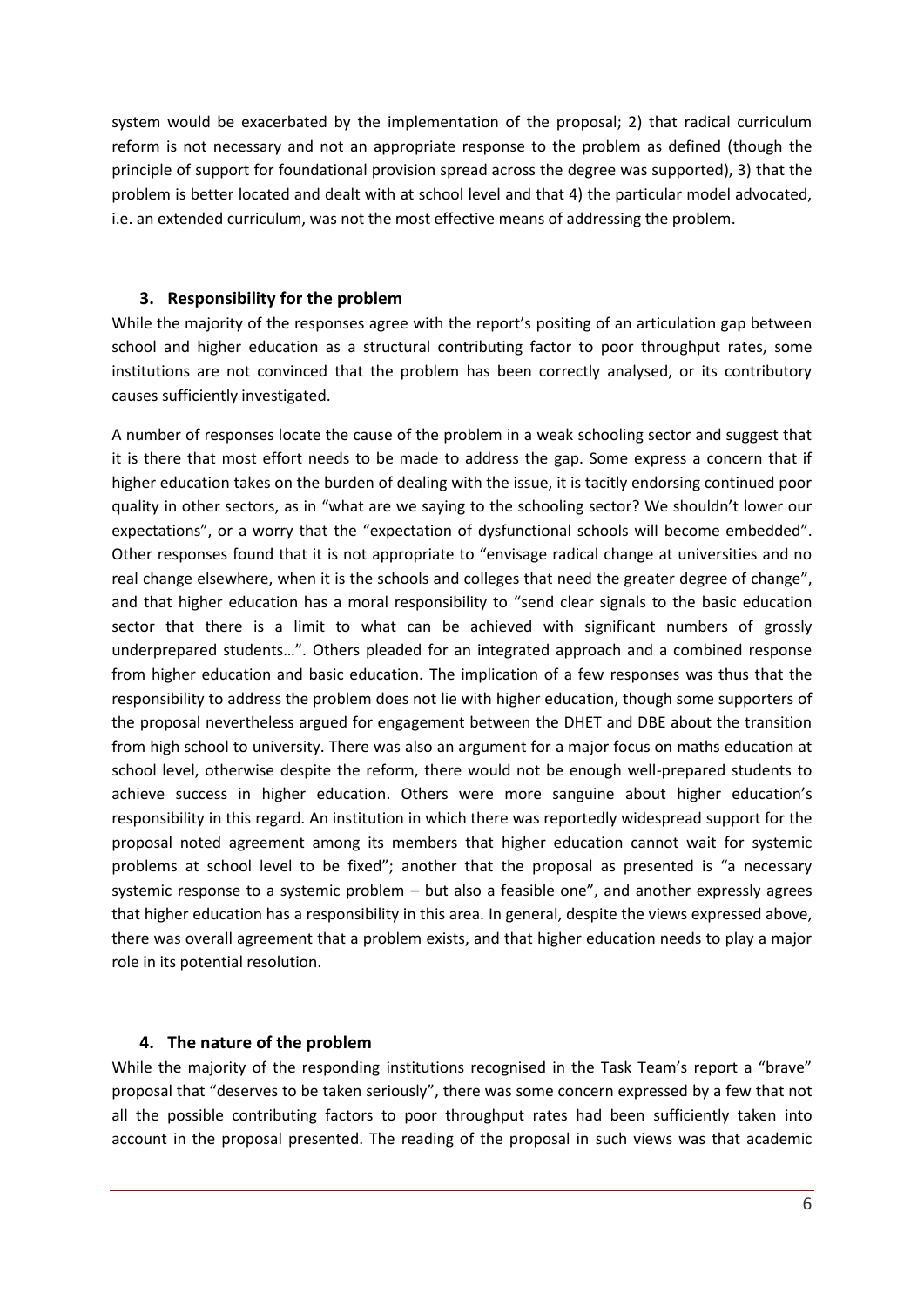underpreparedness had been identified as the *only* contributory factor to the situation, and they believed that that was open to contestation. One suggested that more work needed to be undertaken in analysing whether and to what extent the lack of student funding plays a significant role in student dropout, and a few others that other factors also needed to be considered, among them, socio-economic factors, movement between programmes, poor career guidance, family pressures and students' levels of motivation. Some also pointed to the need to look at the interplay of factors affecting teaching and learning – the enhancement of the way the curriculum is delivered and the teaching abilities of academics in particular – to find alternative solutions. For those two or three that disagreed with the argument in the Task Team's report that academic underpreparedness as a result of a systemic disjuncture between schooling and higher education is the main contributory factor, defining the problem somewhat differently (e.g. the assumption that most dropouts are caused by a lack of funding) implies a different solution to the problem.

#### **5. Alternative solutions suggested**

Among the alternatives suggested were keeping the current structure but making use of a summer/winter school to provide foundational support, mentorship or life coaching, extending current extended curriculum programmes, adding university preparedness programmes either at university or at school; the introduction of a generic one-year foundational qualification (a Higher Certificate) to be undertaken prior to a degree or diploma (in one version of this, the Higher Certificate would be taught at universities; in one or two others, these were envisaged to be offered in the FET sector). A further alternative favoured by an institution that was not in favour of the proposal presented was a "combined interventions" model, that is, more first-year support, extended orientation, tutorials, smaller classes and a summer or winter school (this on the assumption that the proposal presented is limited to one model of intervention only, i.e. the addition of an additional calendar year). Another suggested that the focus should be on the use of more blended learning, and that the model of extra curriculum time for foundational provision would have been more suitable twenty years ago. A few that supported the proposal suggested seeing a combination of systemic interventions together i.e. the Teaching Development Grants of the DHET, the Quality Enhancement Programme of the CHE, and the extended curriculum as a holistic response to the problem.

There were no responses that disputed that the majority of students can be considered to be academically underprepared (though one did contest whether the alleged lack of contextual knowledge is accurate). What was at issue for some was whether academic underpreparedness was the *only* factor leading to poor throughput rates – one strongly suggested that more emphasis needed to be placed on the difficulties academic staff may be experiencing in teaching a new generation of students and a number of others suggested that a major focus on pedagogy and support for good teaching without requiring a major curriculum reform effort may be enough.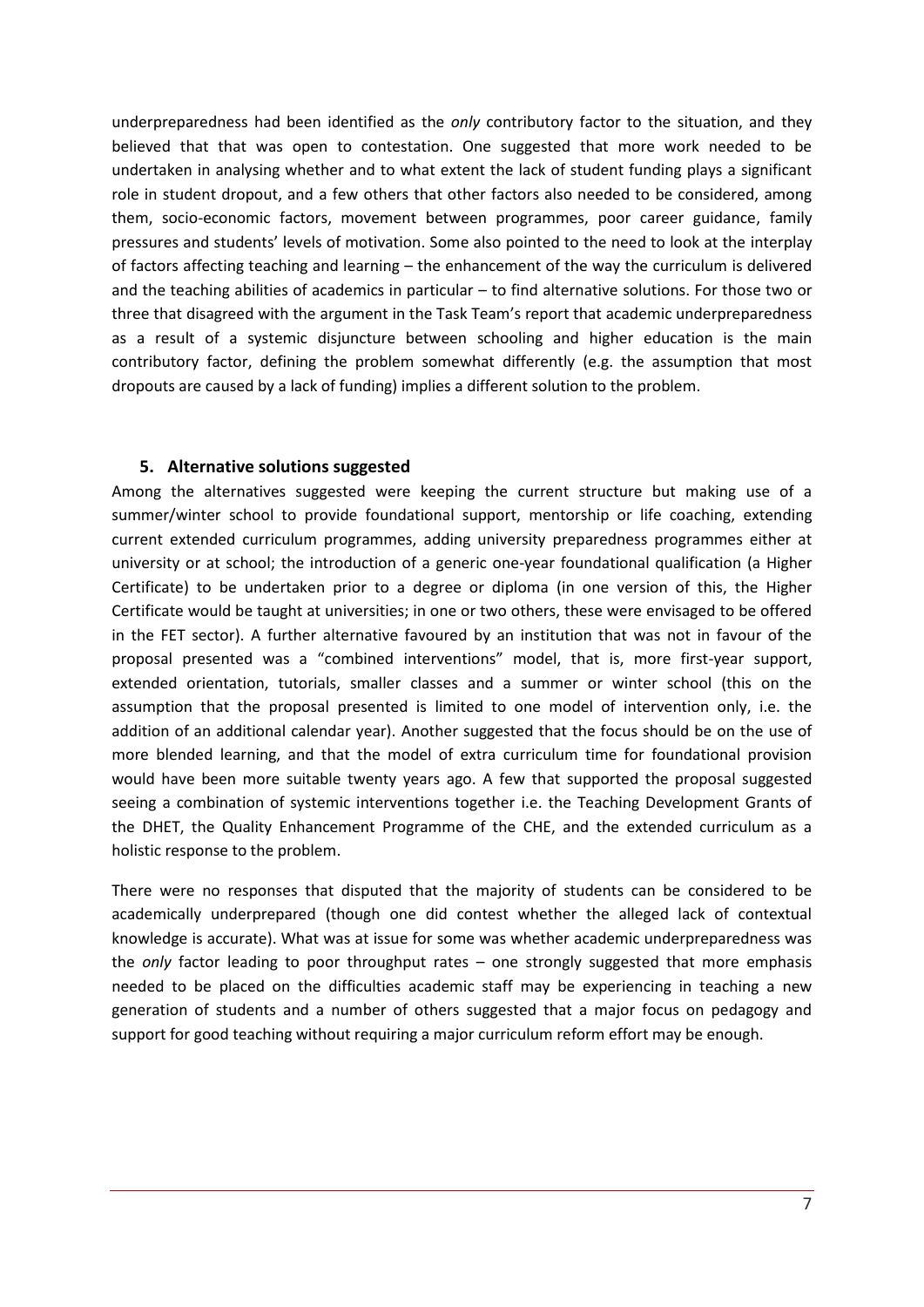#### **6. Reasons for supporting the proposal in principle**

The reasons for the "in-principle" support of the Task Team's proposal by the majority of institutions that responded included their positive experience of current extended curriculum programmes in which they had found students in such programmes tended to perform better [3], that it would allow the inclusion of foundational support without overburdening the core curriculum [1], that the majority of learners are indeed underprepared and need the extra space and time, with support, to be able to perform better [7]. Others welcomed the proposal, with the rider that it would work best where it was seen as a "catalyst for change" which led to "fundamental curriculum reform that transcends structural change" – in other words, where the opportunity was taken to revise the curriculum as a whole rather than simply add foundational courses to it. Most of the positive responses appreciated the flexibility aspect of the Task Team's proposal i.e. that students could be placed in different programmes according to their level of preparedness (though there were concerns about how that would work in practice – see below), and that it would be possible to implement a model in which conceptual understanding is developed throughout the curriculum and not just in an initial year. Two institutions were already implementing an extended curriculum; one was institution-wide and included an aspect of general education in all degrees and diplomas, while the other was across all programmes in a specific Faculty.

#### **7. Conceptual and curriculum issues**

There were several questions relating to the concept of extra or extended curriculum. Some questioned the idea that extra curriculum would improve throughput as extended curriculum programmes cannot be "upscaled", and others wondered how academic literacy and language would help with hierarchical knowledge that is missing. Some questioned whether an extra year is enough time to develop language functionality; whether it is not better to enhance graduate attributes from primary and secondary levels; whether a four-year curriculum would be enough to deal with the fact of increasing numbers of students, or whether it would not be better to rework existing curricula.

A related issue was the nature and purpose of the extra credits and a perceived tension between remediation and enhancement. For some there was too little detail in the proposal about the possibility of using the extra funding for enhancement and that it appeared that it was to be only for foundational courses, in which case an opportunity had been missed to "reimagine the undergraduate educational base". That institution argued that students on the accelerated track would not be incentivised to do additional breadth courses, and that "breadth is not ancillary, but essential". Similarly, another argued that the problem in the proposal is the implicit "deficit paradigm" ("why is there an irreducible core?") and that not just foundational elements were needed, but the "patent limitations in the existing curriculum needed to be addressed to result in curriculum enrichment and a radical shift in pedagogy." It was also pointed out by another institution that low throughput and quality are two different problems and it was unrealistic to expect this reform effort to have beneficial effects in relation to both.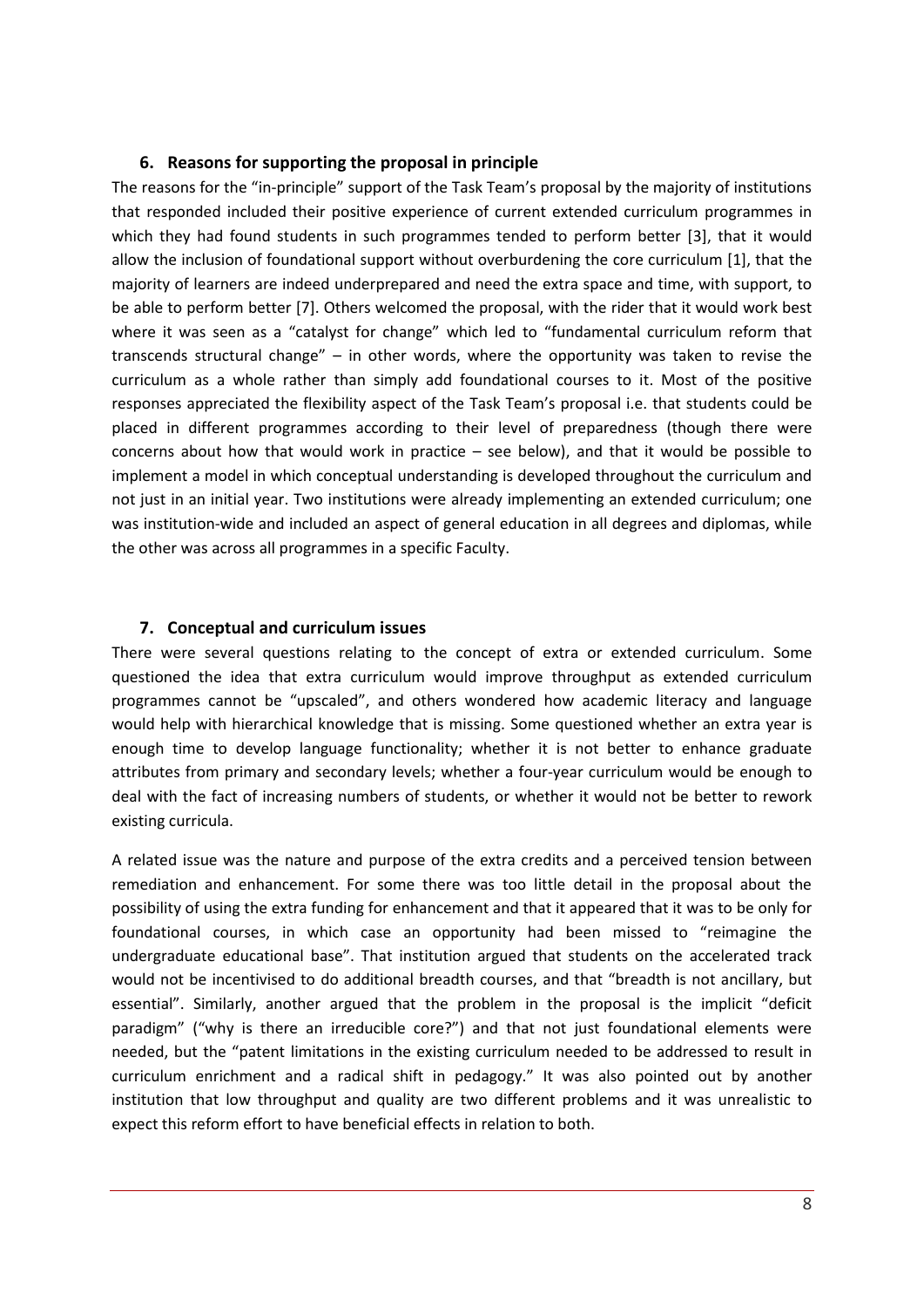A contrary concern was that if enhancement were included, those on the 3-year track may have a lesser degree, or not benefit from courses on citizenship, extra languages etc. In short, these responses questioned whether it was feasible to consider both purposes – support and enhancement – in the 120 credits, both conceptually and operationally, and favoured focusing on foundational material.

On the other hand, some institutions found that it would be important to be realistic about prospective students such that the provision of foundational support was absolutely necessary, and that it would be crucial that institutions used the extra curriculum space for that purpose and not for the introduction of more content into the programmes. While recognising that extra curriculum space would not on its own alleviate all factors leading to poor throughput rates, the reasons for which are complex, it "had the potential to make a difference if taken seriously by all roleplayers". Innovative curriculum design and improved teaching were also necessary. Indeed, a number of responses stressed the need for curriculum reform and good curriculum design, particularly if the notion of flexibility was to be given full expression.

#### **8. The potential implications of two 'streams'**

There was a deeply-felt concern on the part of a substantial number of institutions that an unintended consequence of implementing the proposal to have a four-year degree or diploma as the norm, as well as an "accelerated" track that could be completed in three years, would be the deepening of inequities in the higher education system. The apparent assumption behind these anxieties is that the student composition on different tracks would most likely reflect race differences, and thus produce a "culturally based educational apartheid". As examples, one response felt that the proposal was addressing inequity in "white" institutions and not predominantly black ones and that "the majority of white students… will be the majority going through the flexible route", and another that "cohorts would be divided into a three-year white performing and privileged [group] and a slower non-performing [black] cohort that will perpetuate existing inequalities in the system and in individual universities". A further such view was that a higher proportion of white and privately educated students would get into the accelerated stream such that race and class could become major issues.

There were cautions about creating an "elite cohort", of "ghettoization", of "stigma and stereotyping", and potentially unfair discrimination on the part of employers based on whether students had taken the longer or the shorter route.

In similar vein, some responses extrapolated this concern to the institutional level, fearing that the proposal will widen the gap between resourced and under-resourced institutions, and that "some institutions would have predominantly 'accelerated' courses while others will become 'bedrock' ones."

Another argued (on the apparent assumption that placement would take place before admission), that "exemption offers" will influence enrolments and choices. There was a worry expressed that some institutions would be "exempting" the vast majority. (Interestingly, there was only one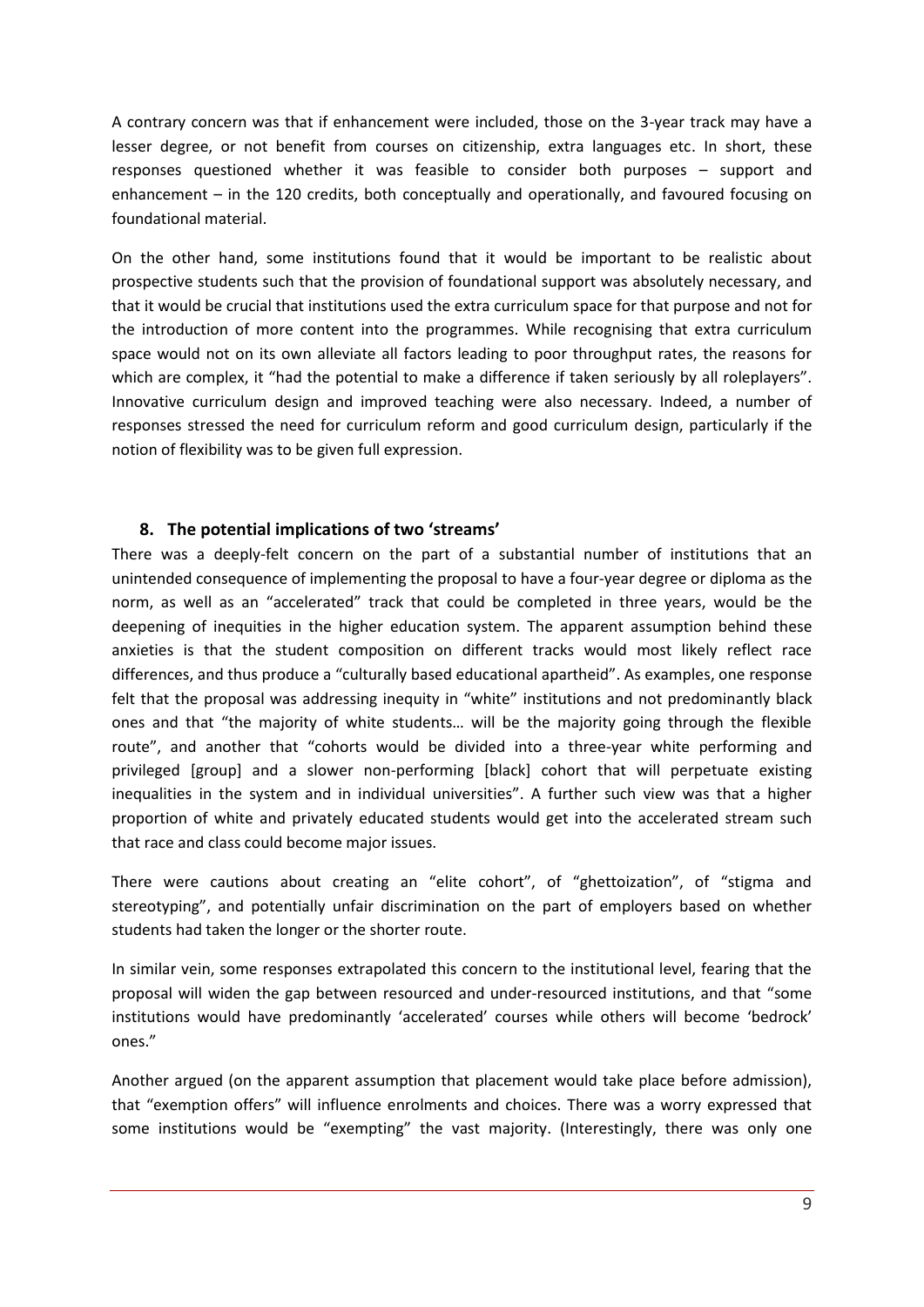institution that said that in the short-term, most of their students might be doing the shorter track but that this would change in the light of their enrolment planning). Implicit in these responses was a belief that disaggregated throughput rates would indicate much better cohort flows at historically white institutions than the national averages used in the report.

While there was enthusiasm on the part of some institutions that the proposal envisaged that institutions would be able to design their curricula or adopt different models of an extended curriculum as in the different approaches in the exemplars in the Task Team's report, others found this to be an area of concern. Some expressed strong support for respecting the autonomy of institutions and liked the "flexibility of institutions to design their programmes in accordance with their particular student profiles and institutional mission" and that "institutions can be as innovative or conservative as they can, or wish to be". Some were, however, concerned about the extent of autonomy and worried that this would not address perceived uneven quality across institutions and might encourage elitism at some.

#### **9. Implementation concerns regarding two 'streams'**

There were many questions of clarity and some concerns regarding the placement processes and mechanisms to determine the exemption of credits for entering students. Among the questions of clarification were: whether this was envisaged to be done at a national or an institutional level; whether it was possible to predict the 27% that would graduate in regulation time (as in the 2006 cohort figures); whether current placement tests, such as NBTs, would be used (and what the cost implications were); whether it would be possible to place students only after some exposure, perhaps a semester, to the disciplines; whether the first semester could be used for a series of foundational modules where after students could be placed on a 3½ or 4-year track, making use of a summer school; whether assessment would take into account subjects students had not done at school; whether they would be assessed in each discipline, or through generic tests of aptitude… Most submissions indicated that the processes used to place students would be very challenging logistically and would place a heavy burden on staff to administer. Many recognised that 'screening mechanisms' would need to be effective and rigorous, and that the assessment mechanisms would be large-scale and not akin to conventional RPL (though some did understand this to be an RPL process which would be problematic in terms of the accreditation criterion that not more than 10% of a cohort should be admitted on the basis of RPL).

Apart from questions relating to selection and placement mechanisms, there were comments pointing out that there would be major timetable ramifications that would be challenging to manage. There were also related questions about movement between streams as in "what if a student fails support modules – can they continue with the mainstream programme?"; "what if a student needs only 3 of 5 foundational modules – would they still need to do an extra year?"; that a variety in curriculum tracks will not enable progression without removing other curriculum obstacles such as prerequisites, co-requisites and the like; that if there were "general" modules then the implication was that ALL students would need to take them, making the curriculum even longer.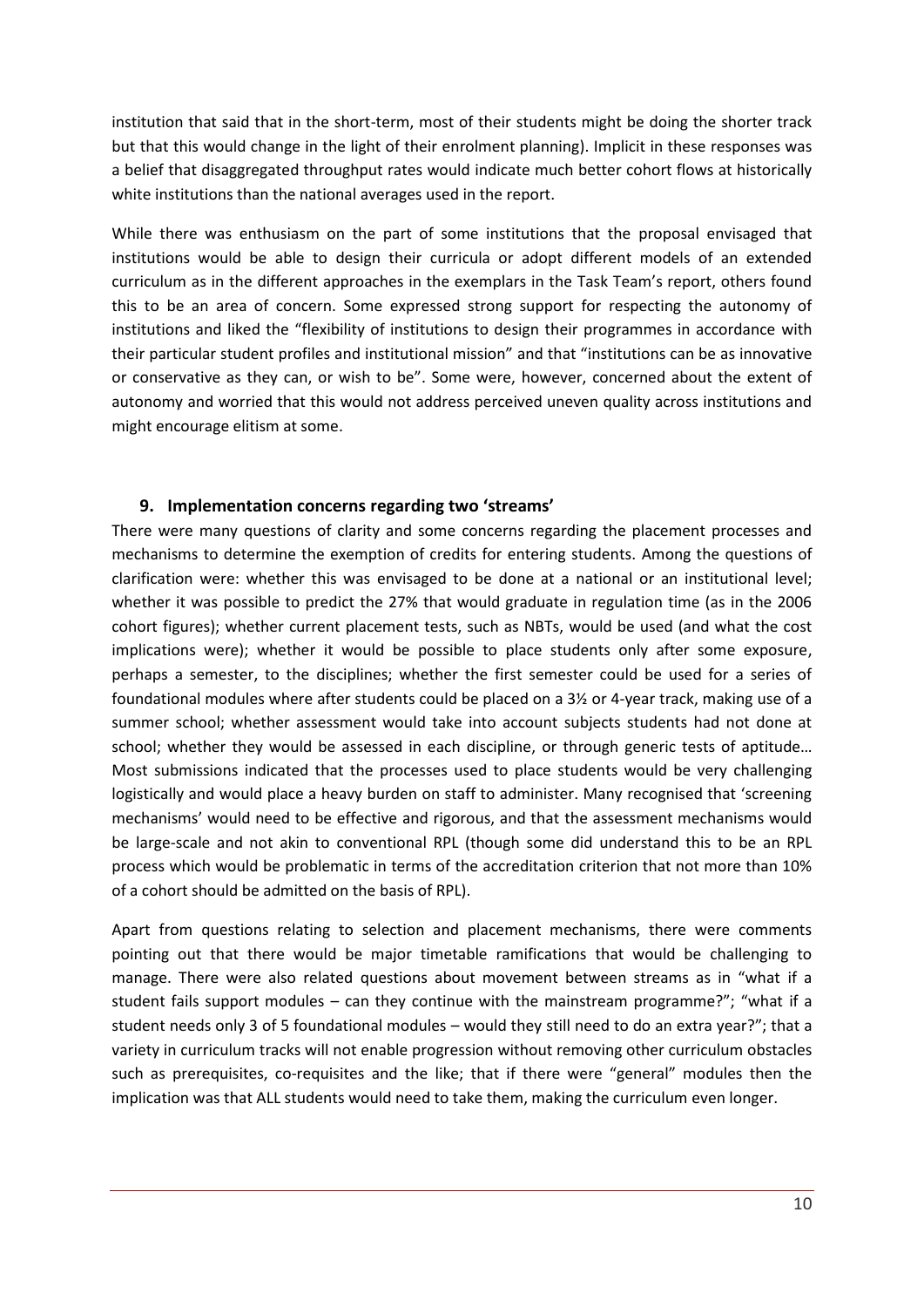In short, a major area of concern relating to the proposal for a flexible and extended curriculum was that of the implementation implications of having an accelerated route – the mechanisms of placement, the timetable management and the curriculum design allowing for students to move between streams.

#### **10. Funding**

For a number of institutions, whether or not the proposal in whatever form should be implemented was dependent on a commitment from government that the requisite funding would be provided. Clarity was requested about whether additional staff members would be funded, whether there would be a transitional fund to support the "huge" curriculum changes and students in the "pipeline", whether the subsidy for the extra 120 credits as proposed would be enough to cover tutorials, peer mentoring and other support mechanisms, whether funding would be provided "upfront" rather than be based on historical data.

There were some worries about how the allocation of funding would work for different institutions, as the financial modelling undertaken as part of the Task Team's report was at system level and appeared to be directed to the National Treasury. In addition, there were concerns about the perceived current underfunding of higher education, and how extended programmes could be funded in addition to improving that situation. Some found the financial modelling undertaken to be impressive and convincing, but worried that the implications for student fees and costs to parents for the extra time had not been taken into account. Others worried about the implications for NSFAS – that students would need to be funded for longer - and also that the number of students that could be funded by a university itself would be reduced. There were issues mentioned in relation to the impact on students; possible longer times to repay loans, more student debt, and potentially more student dropouts for financial reasons which would be counter-productive to the purpose of the extended curriculum. In the light of current student protests regarding NSFAS funding, one institution pointed out that it would take considerable political will to implement a proposal that had implications for student funding, and another that student bodies were likely to object so that much work would need to be undertaken to manage the "attitudinal dimension".

A particular funding-related issue was a plea from a few institutions not to use the Teaching Development Grant for the purpose of extending the curriculum, as that supports the development of capacity, and the improvement of teaching and learning would be integral to the success of changes in curriculum structure, and that other aspects, such as the development of ICTs for teaching and learning also needed to be supported.

#### **11. Staff capacity**

Perhaps the most serious concern in relation to the implementation of the proposal was the pressure that it would add to existing staff members, and the difficulty in finding additional staff members to deal with the extra workload. With respect to existing staff members, it was felt that it may impact on efforts to improve credentials and on research output if more teaching, and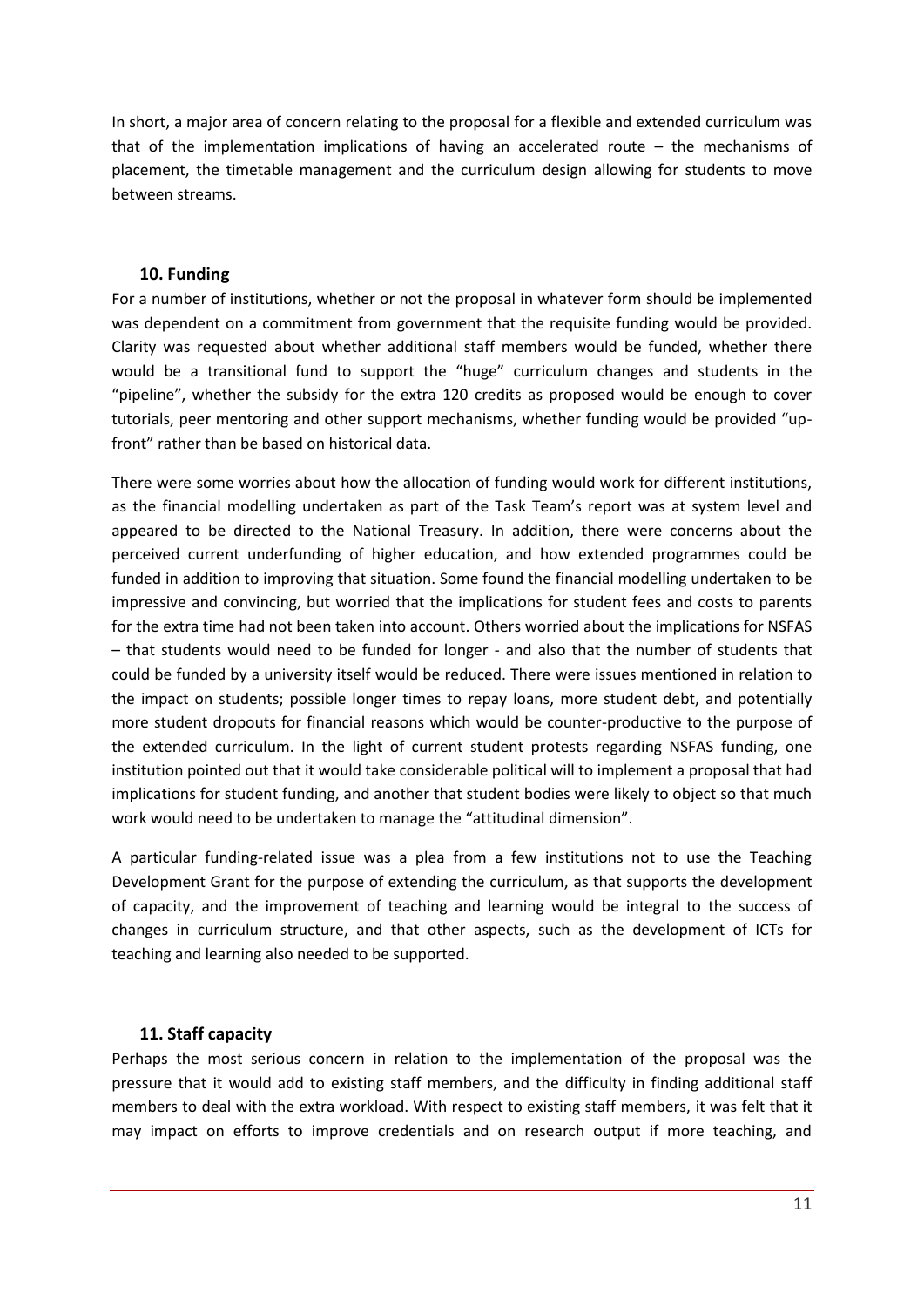specialised teaching at that, were required. The lack of staff members with the appropriate expertise to develop curricula and with the skills to pay attention to teaching methodologies and student support was seen as a major stumbling block by many respondents, and it was pointed out that staff development takes time. It was also mentioned that it will be difficult to find more staff in scarce skills areas such as Engineering. In addition, there was some concern around whether and to what extent there would be funding for growth in staff numbers, though some welcomed the recommendations in the report that capacity would need to be increased. An allied issue was staff motivation to undertake extensive curriculum reform – some wondered why staff would take this on when the rewards are mostly for research work; others found it would be difficult to overcome reluctance and inertia, particularly in the light of many new demands having been made of them in a constantly changing environment. Whether there is enough capacity in the system as a whole to undertake the implementation properly, or even to support it at a national level, was seriously in question.

#### **12. Infrastructure**

The potential impact of the implementation of an extended curriculum on physical resources – laboratories, teaching venues, IT infrastructure and residences, that are already taxed – was raised as a major concern in a number of responses. On the assumption that repeat modules would be necessary to provide flexibility, it was believed that the timetable, examination timetables and venues would be impacted upon, possibly in ways that could be expensive. Although the Task Team's report had acknowledged this, it was felt by some that more analysis was needed of the infrastructural implications for institutions.

#### **13. Implementation processes**

There were two themes in the responses relating to the potential implementation of the proposal: the timing of it, and the extent of it. With respect to timing, many suggested a phased implementation, arguing that that would be less disruptive in the system than a change in all degrees and diplomas at once. It was felt important to pilot an extended curriculum in specific areas before introducing it more widely. There was a specific concern that appeared to be shared by some of the Universities of Technology in particular, that curriculum development that was taking place to align programmes with the HEQSF, particularly in light of the phasing out of the BTech, was already having a major impact on institutional capacity and human resources, and it would be difficult to take on more. It was felt that what could be regarded as another major curriculum renewal intervention might result in further destabilisation of the sector and staff demoralisation. (On the other hand, one UoT welcomed the proposal as a further catalyst to their curriculum renewal process and would welcome it sooner rather than later). Phased implementation appeared to be envisaged with respect to programme areas, not institutions, in order not to have a situation in which a 3-year BSc was offered at one institution and a 4-year at another.

With respect to extent, as mentioned earlier, some argued that the proposal should be implemented only in those fields in which the throughputs were poor, and that in degrees where the throughputs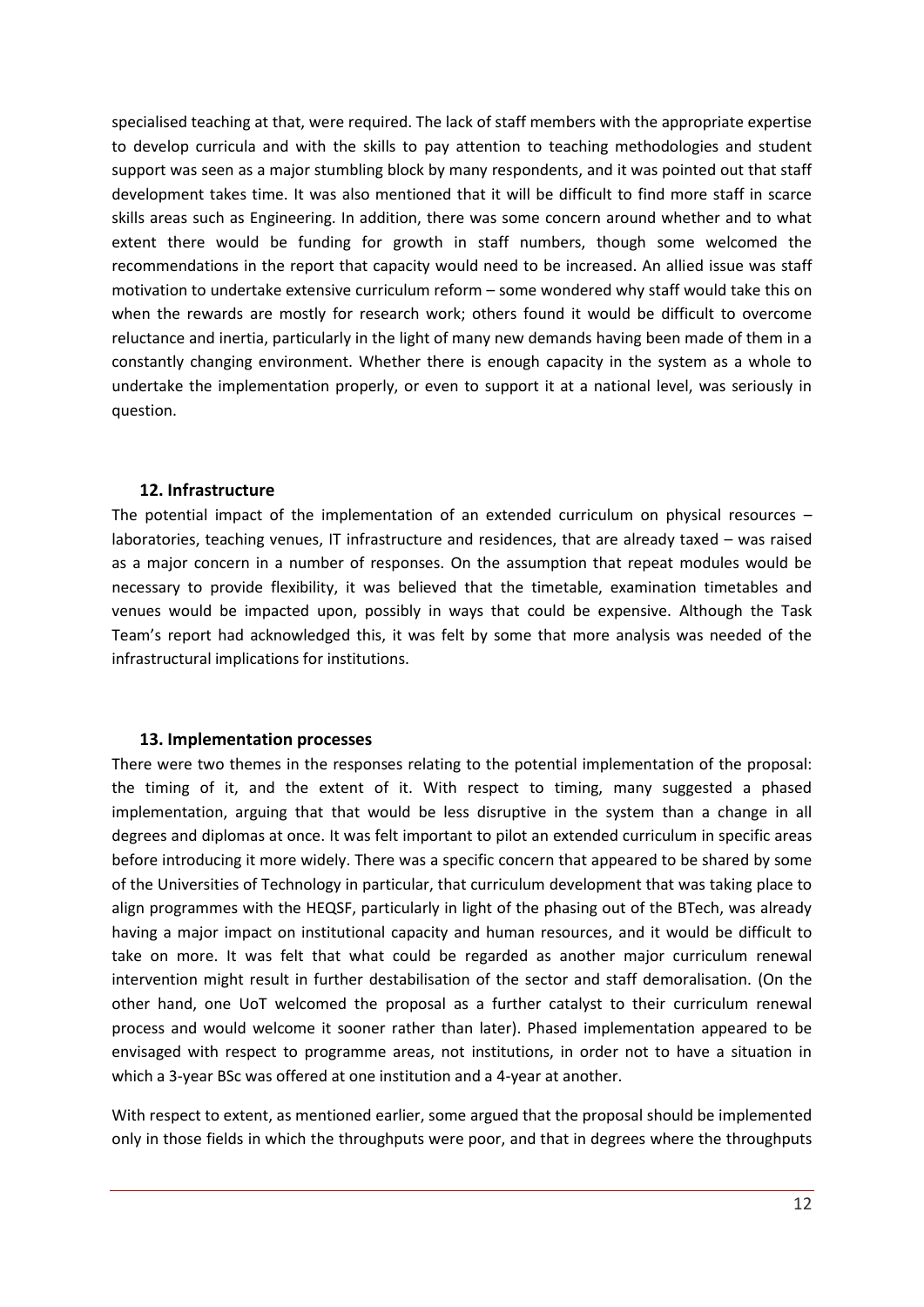were better (e.g. Health Sciences) these should be left alone. There were concerns that some of the four-year degrees, such as the BEd, would be considered unattractive for prospective students if offered over 5 years, and that some professions would be negatively affected by longer degree duration and higher student debt.

### **14. Accreditation**

There were a few concerns and clarity sought relating to accreditation; on the one hand some would be happy not to have to go through another comprehensive accreditation process, particularly as they are still busy with HEQSF alignment, while on the other some argue for external accountability through a national review process of new curricula undertaken by the CHE, using a criterion-based approach. Whether accreditation processes would be the same for all institutions (would some get self-accreditation status and others not?) was an issue in one instance.

## **Conclusion**

From the higher education institutions' submissions, it is evident that there is broad support for the proposal of the Task Team, with some serious reservations relating to the funding, the logistical implications of two streams – a norm and an accelerated route, the added pressure on infrastructure, and most of all, on the academic staff willingness and capacity to implement it. There were strong calls for a phased implementation process, in the interests of not destabilising the system, and in piloting whether an extended curriculum structure indeed results in greater access with success before changing the entire system. There appeared to be agreement that the funding of an extra 120 credits would assist in the provision of support for students that are underprepared, whether this is implemented in the form of foundation courses, or additional courses in the degree, or a completely revised curriculum, as circumstances permit.

# **B. Responses from organisations**

Responses to the proposal were received from the Association of Private Providers of Education, Training and Development (APPETD), the Engineering Council of South Africa (ECSA), the Centre for Educational Policy Development (CEPD), the Higher Education Learning and Teaching Association of Southern Africa (HELTASA), the Rural Education Access Programme (REAP), the South African Committee of Health Sciences Deans (SACOHSD), the Council for Quality Assurance in General and Further Education and Training (Umalusi), the School of Health Sciences at UKZN, and the Youth League of the African National Congress (ANCYL).

The APPETD response focused largely on the concern that the financial reasons for student attrition had not been sufficiently addressed in the Task Team's report, contending that most students leave higher education for financial reasons, and saw that as a reason to question whether a proposal focusing on curriculum was therefore an appropriate solution to the problem. In addition, the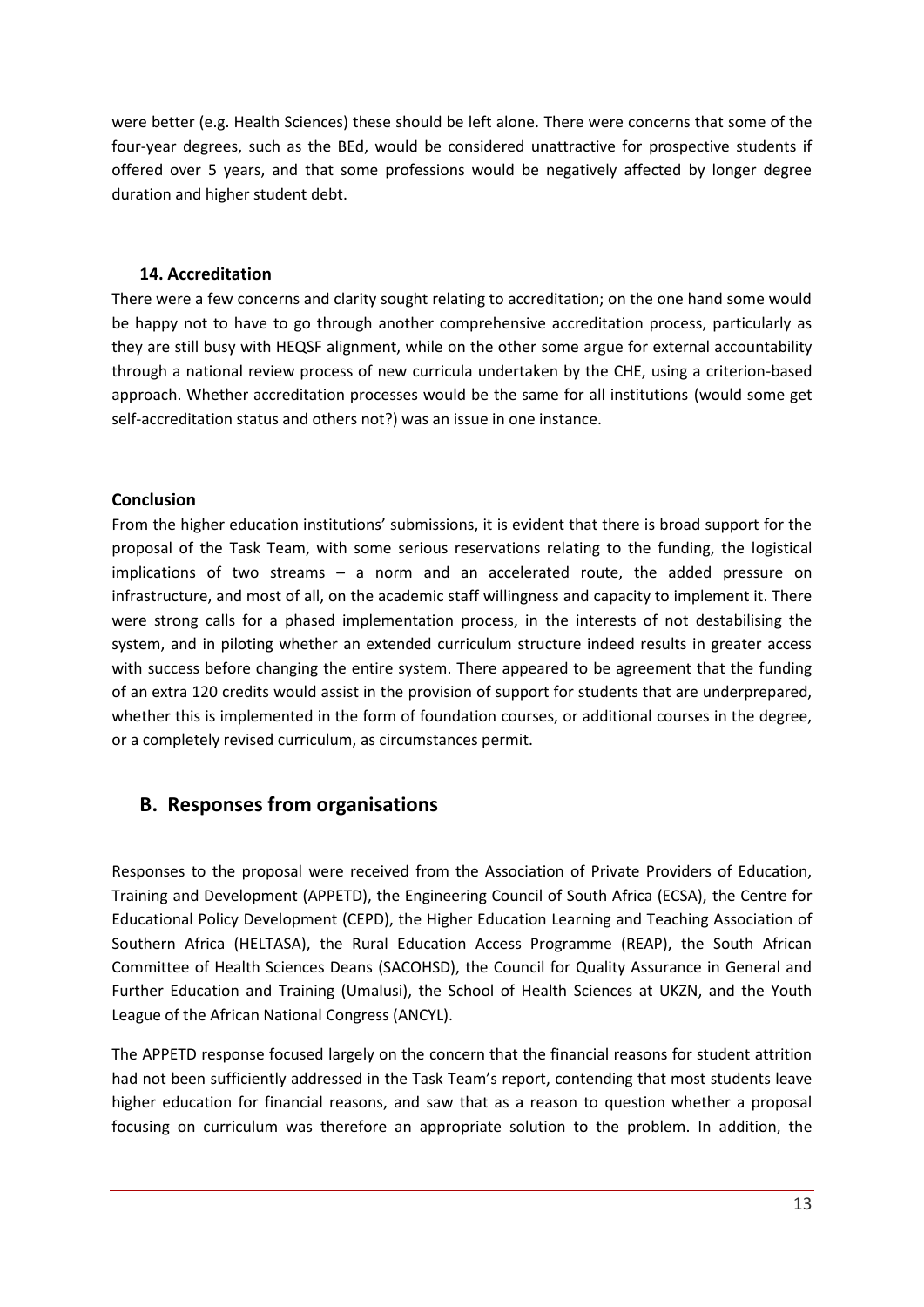organisation was concerned that the problem of poor throughput rates was not shared in the private sector as according to its members, their throughput rates range from 60%-85% (although there were no hard data on the private sector presented to support this), and thought that the interests of private providers had largely been ignored. While agreeing that an articulation gap does exist between the secondary schools and higher education, the organisation viewed the potential solutions lying in a restructuring of financial aid, better career guidance, a review of the admissions criteria ensuring that schools produce students with a realistic level of preparedness, and the addressing of underpreparedness either before potential students leave school (a 13<sup>th</sup> or post-matric year) or through a dedicated year of study at a pre-tertiary level.

As the only response from a professional body, ECSA's response outlines its own initiatives to provide a systematic basis for addressing the problem of throughput and increasing the number of engineering graduates to meet the demands of the country. It reported that various forms of extended and foundational programmes were already in place in some universities, but noted that the success of these was negatively influenced by the fact that the extended programmes were offered at some institutions and not all, such that students chose the shorter versions of the programme. ECSA notes that some of its members participated in the development of the engineering curriculum exemplars in the Task Team's report. While feedback from the engineering community indicated general support for the notion of extending engineering programmes as presented in the Task Team's report, the submission also noted a number of specific concerns. Among these were the worry that bursary providers may not be prepared to fund an extra year; that the proposal focuses mainly on curriculum reform while it is equally important to focus on improving pedagogy, the first-year experience and the affective factors that affect success. Some of the concerns echo those of the public institutions – the impact on staff, and the need to undertake placement in a rigorous and fair way through nationally-driven mechanisms (e.g. NBTs) that could be difficult to implement. Despite these concerns, ECSA recognises that fundamental rather than cosmetic change needs to be made and approves of the Task Team proposal's approach to introduce developmental courses at key transition points throughout the curriculum in a "structured, coherent and integrated programme that meets the needs of the majority of students".

The CEPD's response finds that the "gift of time" in the Task Team's proposal for extending undergraduate degrees and diploma can make a difference to the "ploddingly slow" throughput rate in higher education, but notes that, in addition, ongoing support, the improvement of facilities and attention to pedagogical feedback will be equally important. The response argues that the articulation gap may not be a sufficient explanation of why students fail to graduate but that other factors such as socio-economic conditions also play a role. Crucial to the success, thus, of the extended degree structure is the pedagogical development that will be needed to assist in overcoming that articulation gap, and it is unclear whether there is sufficient staff capacity to ensure that this happens. The CEPD is also concerned that the notion of flexibility may not necessarily result in all students having access to the philosophical underpinnings of their disciplines if some are on a shorter track.

HELTASA's response, prepared by 21 people from 12 universities, finds in the Task Team's proposal a thoughtful and cogent argument for curriculum reform that accords with its goals and mission. The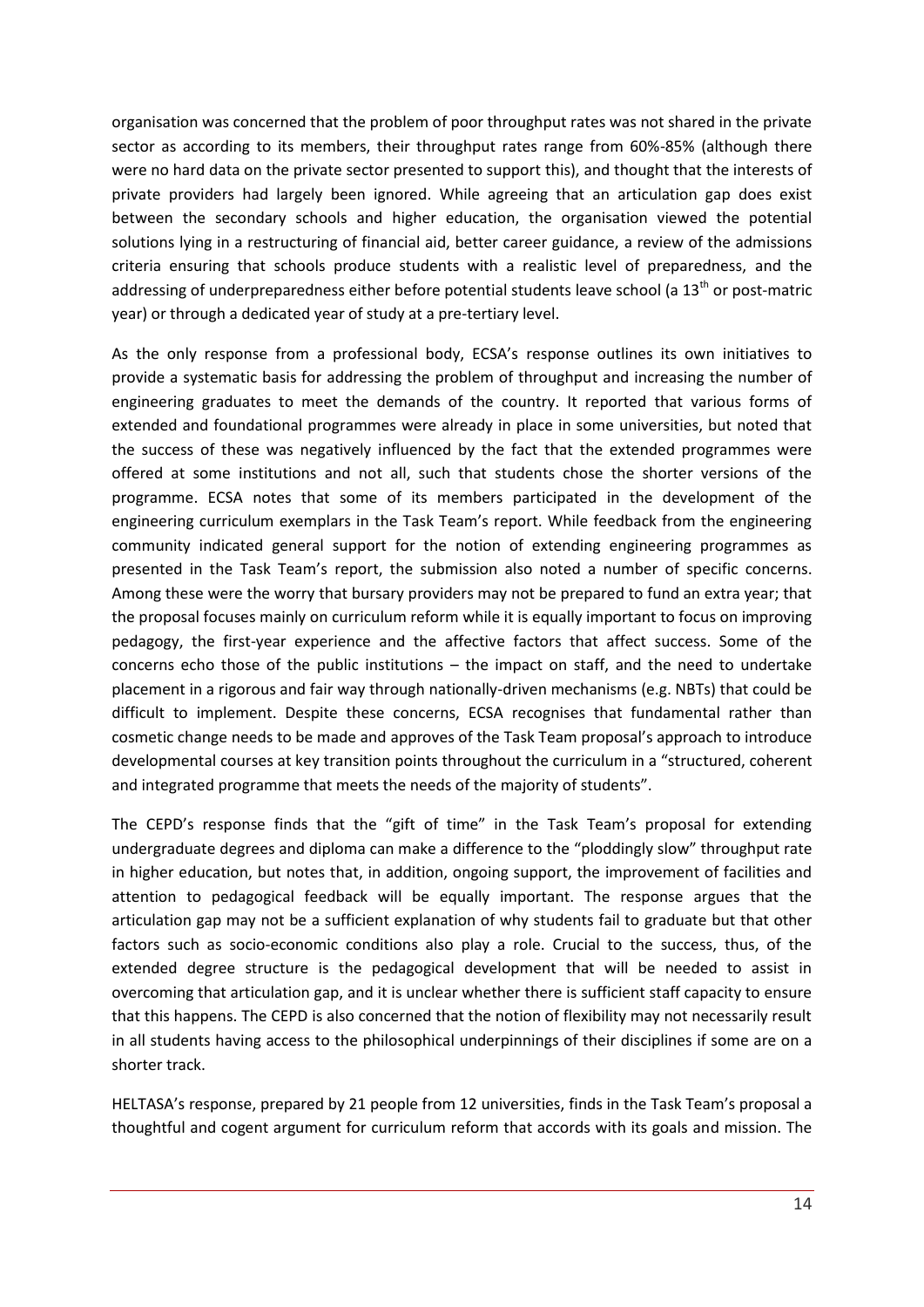response, however, reiterates many of the same concerns regarding implementation that were evident in many of the universities' responses: that attention also needed to be paid to other factors such as finances, accommodation, food and transport, as well as academic issues; that the notion of an accelerated route could lead to increasing the divide between advantaged institutions or students and disadvantaged ones if not implemented and monitored carefully; a concern for "curriculation fatigue" in the UoTs in particular; that there may not be sufficient capacity to implement the proposal; and that implementation should follow more analysis of current extended curriculum programmes and proceed slowly through piloting in particular areas. The submission concludes that there is no doubt something needs to be done, and while it supports the idea of an extended curriculum, other enhancement interventions (which are not precluded by the proposal) also need to be followed.

The Rural Education Access Programme, which provides individualised support to learners from all provinces to access higher education and to succeed in their studies, welcomes and endorses the recommendations of the Task Team, but notes that effective support is a vital factor in managing the transition to higher education and that HEIs will need to expand their capacity in this regard, and offers its assistance in this venture.

The Committee of Health Sciences Deans (SACOHSD) endorses the flexible approach, but feels that programmes that meet or exceed the national norms of access, retention, throughput and success should retain their current curriculum structure. It proposes that all existing undergraduate programmes be subjected to curriculum review with the aim of integrating academic development with a focus on pedagogy to address the proposed curriculum enhancement. It also points to the need to consider more carefully the infrastructural and assessment costs of the proposed extended curriculum in implementation, and recommends that the DHET engages with the DBE to address the under-preparedness of secondary school students. Similarly, the School of Health Sciences at UKZN endorses the need for interventions to increase the number of graduates, but argues that programmes that meet or exceed the national norms of throughput should retain the current curriculum structure but re-curriculate to integrate academic development with a focus on improved pedagogy.

Umalusi's response indicates that there are currently studies and discussions underway around the possible raising of the pass requirements for the Bachelor's pass of the NSC. It also notes that the first Grade 12 cohort following the new CAPS curriculum will be examined in 2014, and given that it will take some time to gauge its impact, it may be prudent not to implement the Task Team's proposal in its entirety, or immediately. Umalusi finds that the current problems of students' underpreparedness may be a result of teachers' practices having been driven by the examination processes i.e. focused on practising past papers, rather than implementing the approved curriculum documents, and notes there are plans for the introduction of innovative assessment processes and improvement in the quality of and standards of examinations. While it agrees with the Task Team's proposal on the whole, it cautions that it needs to be implemented with care and be mindful of all the resource and support-related implications, and suggests that more collaborative work needs to be undertaken by the DBE, the DHET, Umalusi and the CHE in understanding better the role of the NSC and NCV and addressing the challenges in the education continuum.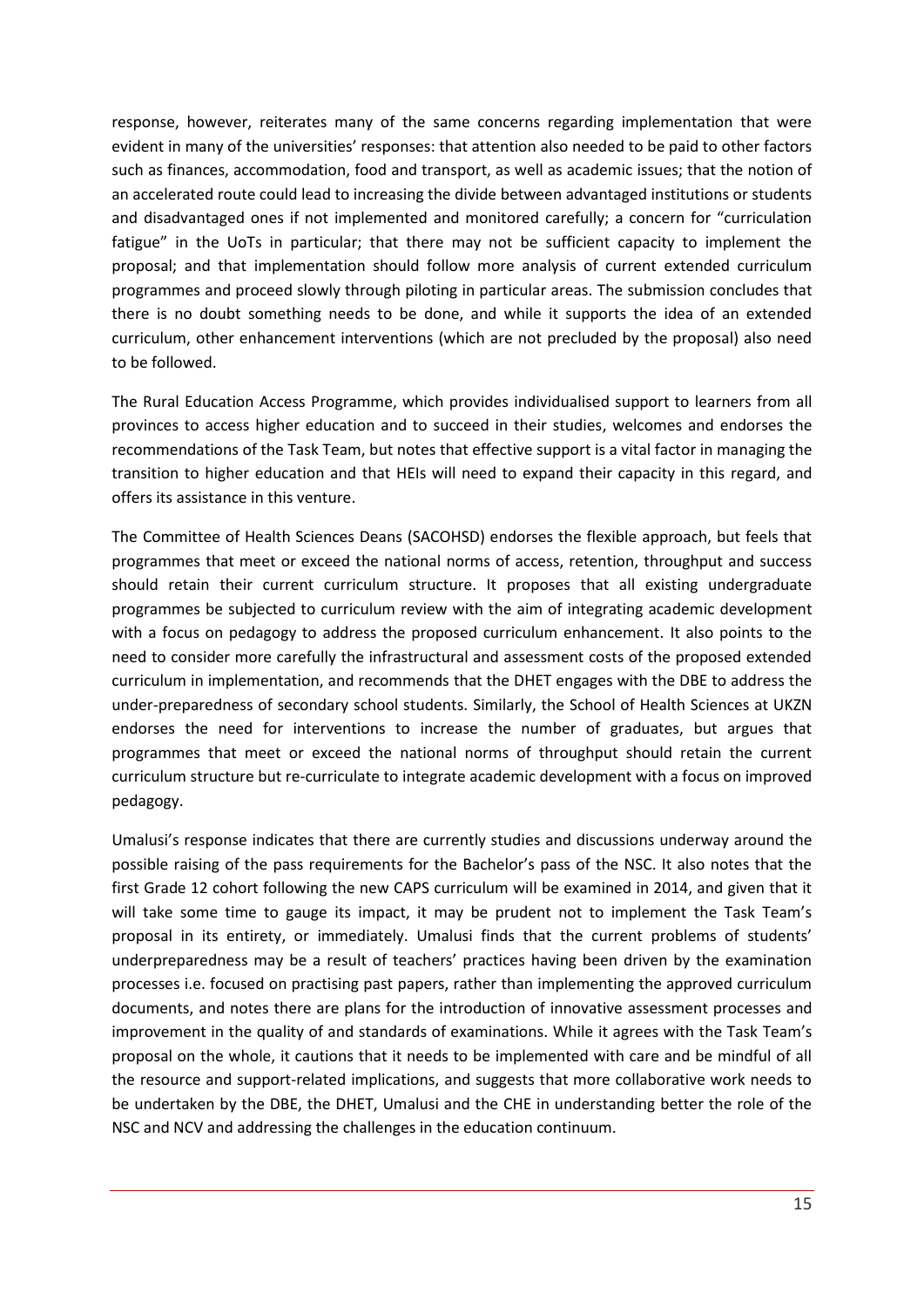## **C. Responses from individuals**

The ten individual responses ranged from short inputs from members of the public to longer engagements by particular academics or students. Of the latter, one was concerned about the measurement parameters used to indicate the success of students in Extended Curriculum Programmes (as used in Chapter 5 of the Task Team's report) and suggested alternative methods; another thought that while the proposal had a lot of merit, they had misgivings about introducing it across the sector and favoured an A-level system as an alternative – A-levels envisaged to be undertaken in the college sector. A further contribution suggested a range of smaller interventions – extra classes per week, more "how to study" classes, more financial incentives to pass etc. One was concerned that the curriculum exemplar for a BCom looked very much like the current situation, and thought it would be better not to add 120 credits but to extend the existing 360 credits over four years to reduce the workload. A parent stated that s/he would not want to pay for another year of a poor education process "with demoralised academic staff and bureaucratic and hostile administration processes"; three lamented a "dumbed down school curriculum" and located the problem firmly there, and one or two simply found the Task Team's proposal to be a good idea.

#### **Overall conclusion**

The discussion document of the CHE Task Team reports on research undertaken to investigate the poor throughput rates in higher education, and argues for a particular proposal at a systemic level to begin to address the issue. It also models the financial implications at system level to indicate that the proposal is feasible, and investigated what an extended curriculum might look like through the development of particular exemplars. As a document, its purpose was to put an idea on the table for discussion in the sector and more broadly, and to convince the major role-players – the institutions and government in particular – that this is a proposal worth investigating further for potential implementation. The proposal has now been discussed widely, and from the above, it can be seen that there is general in-principle support for the idea, but considerable trepidation about the magnitude of change required and the sheer effort and will that will be needed to implement it fully such that it results in the desired outcomes. Despite the suggestions about alternatives, however, there are no other clear proposals on the table that have not already been attempted to various extents, and certainly none that would be precluded by this proposal. Indeed, many of the suggestions, such as paying attention to improving pedagogy, increasing use of information technology, using a winter or a summer school, introducing an introductory semester to university study and so on are necessary in any event and would strengthen this proposal. The question is whether they would be sufficient, without a major systemic intervention, to bring about improvement on the scale that is needed. The research undertaken by the Task Team has shown that the poor throughput rates are not a recent phenomenon, and that little that has so far been attempted has shifted them to any great degree. There are a number of new factors that may influence them in the future – a new school-leaving examination whose impact has yet to be seen as